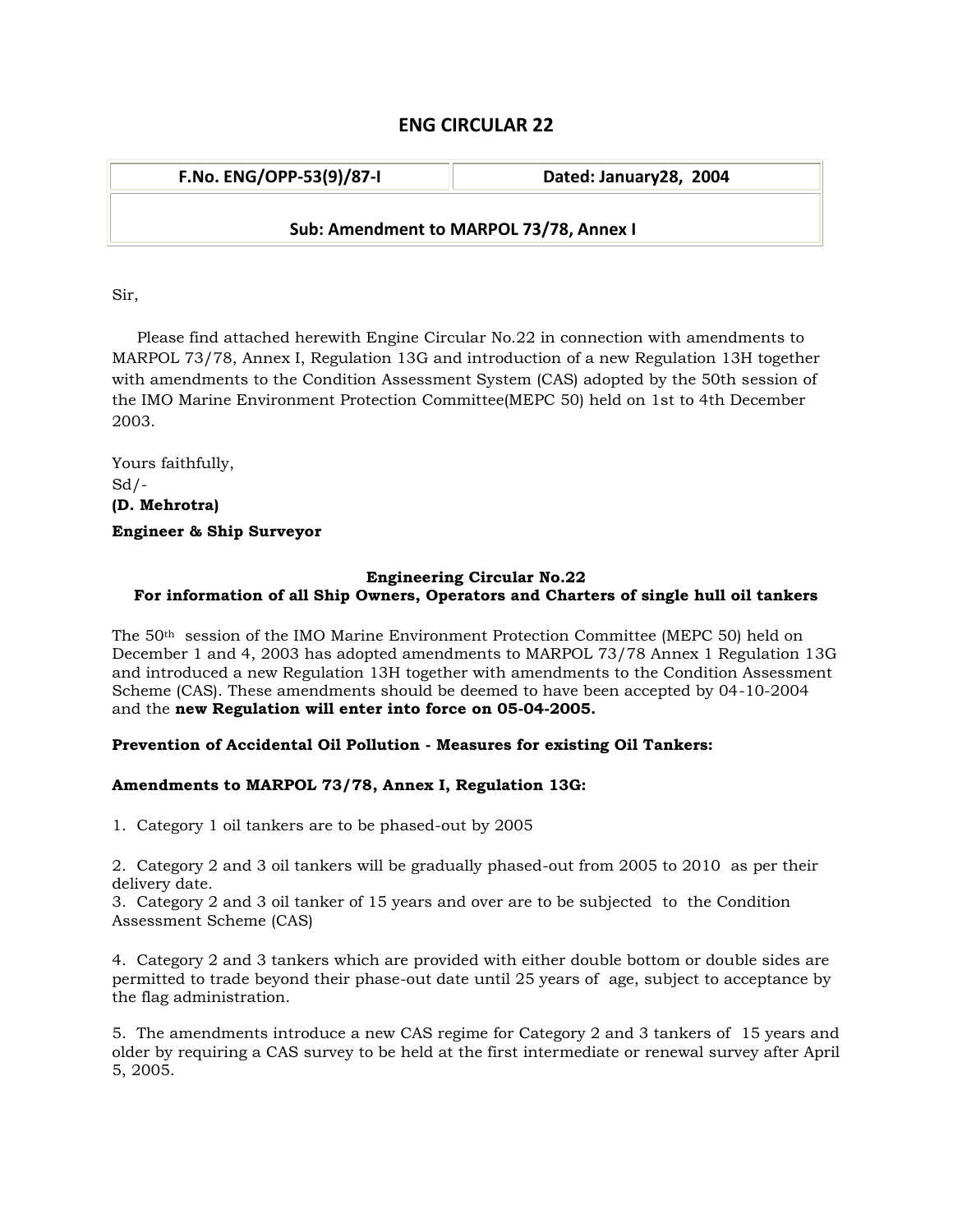6. Provided that a satisfactory CAS survey is held before the phase-out date, Category 2 and 3 tankers can trade until they reach 25 years of age, or their anniversary date of delivery in 2015, whichever occurs first.

## **MARPOL 73/78 Annex 1**

#### **Regulation 13H**

 This new Regulation prohibits the carriage, as cargo, of heavy grade oil by Category 2 or 3 tankers of 5000 tonnes deadweight and above after April 5, 2005. All tankers of less than 5000 tonnes deadweight but more than 600 tonnes deadweight are to be provided with double bottoms and double sides by 2008.

 The Flag Administration may allow carriage of heavy grade oil as cargo beyond the above dates subject to certain conditions being complied with, for example ships on domestic voyages, floating storage units operating in areas under a flag administration  $\hat{\mathbf{\Phi}}$  is jurisdiction and certain oil densities being transported by tankers that have been subjected to satisfactory CAS surveys.

#### **Right to deny entry**

 Both Regulations 13G and 13H contain provisions to permit a Port State to deny entry into their ports and offshore terminals of all Category 2 or 3 tankers trading beyond 2010 and those carrying heavy grade oil as cargo.

### **CAS**

 The Condition Assessment Scheme (CAS) was amended by modifying its application to include Category 3 tankers age 15 years and older and tankers carrying heavy grade oil as cargo. Provisions were included in the certification requirements of CAS to cater for the time required by the flag administration to review the final report and issue a Statement of Compliance

### **It should be noted that the previous version of Regulation 13G adopted at MEPC 48 in April 2001 will remain in force until April 5, 2005.**

The (attached flow charts  $1,2,3,4 \& 5$ ) are intended to provide guidance in establishing which Category a tanker falls into, the phase out date, the applicability of restrictions on carrying heavy grade oil in single hulled tankers and the requirements of the Condition Assessment Scheme.

### **Definitions**

**Category 1 :** So-called pre-MARPOL single hull oil tankers, being crude oil tankers of 20000 tons deadweight and above and oil product carriers of 30000 tons deadweight and above